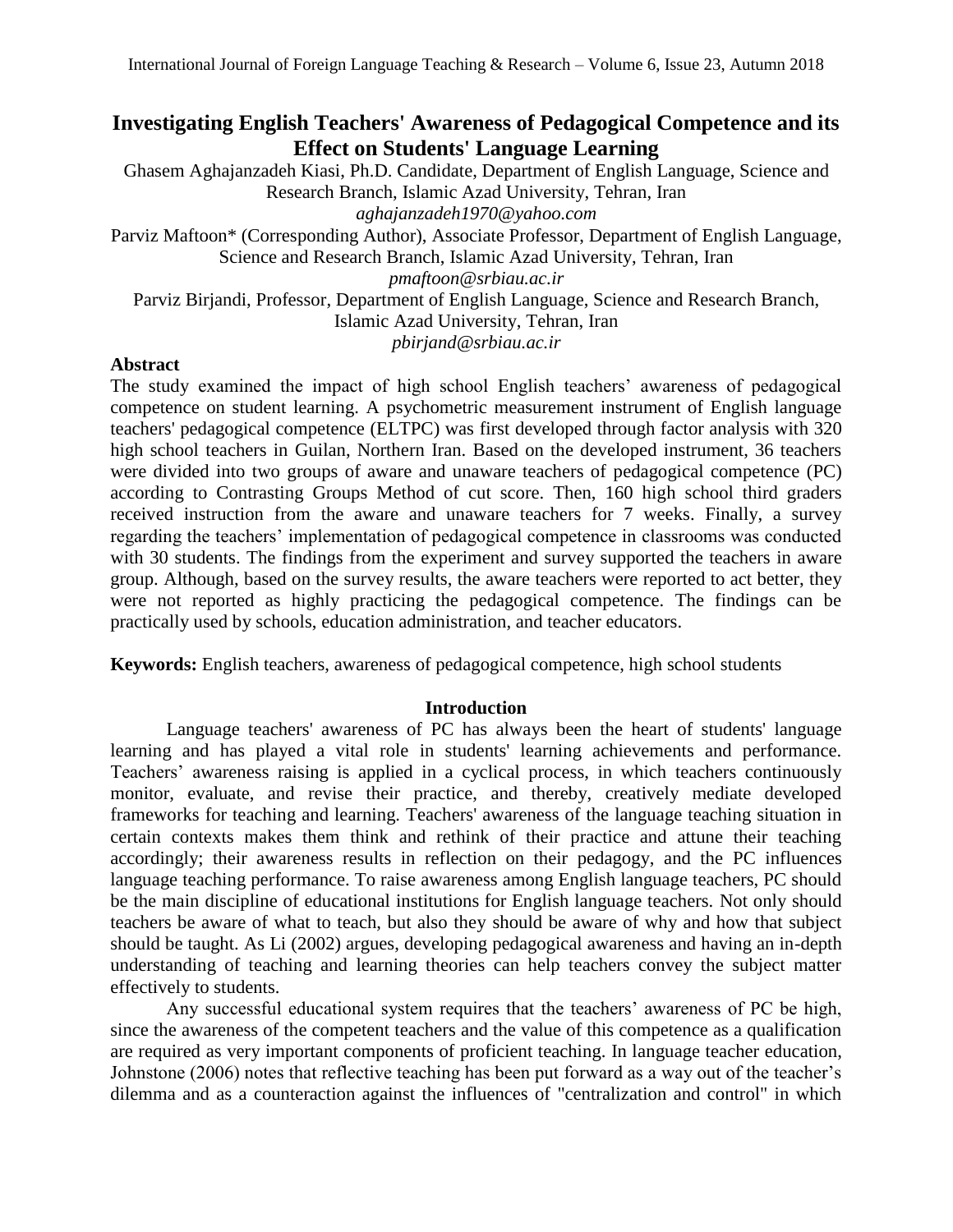"teachers are seen simply as deliverers of a fixed curriculum" (p. 661) and are not valued as professionals who test out their interpretations and solutions of problems. In the history of ELT, teachers' awareness of PC has always been the focus of attention for researchers and institutions. The traditional view of ELTPC is an issue of teaching practice; that is, teachers develop teaching situations to function and create conditions for learning through knowledge, methods, and actions. Altering the traditional concept of PC that considers it as merely teaching skill or ability, Thomas (1987) adds more dimensions to ELTPC. To him, teaching is not the only determining factor; teachers' managerial and disciplinary, preparatory and planning, and assessment and monitoring abilities are also critical. Furthermore, Olsson, Martensson, and Roxa (2010) certify that PC enjoys a much broader concept than that of mere teaching skill. To them, PC involves four crucial facets: (1) pedagogical practice or actual teaching activities related to student learning; (2) teaching and student learning being observed; (3) theoretical knowledge of teaching and student learning; and (4) planning as a means for improved pedagogical practice. Yet, to the researchers, PC presupposes a broad and comprehensive domain of teaching practice, and a pedagogically competent teacher demonstrates a good ability to practice teaching optimally with student learning in focus.

#### **Components of PC**

PC is multidimensional in nature as it emphasizes several broad areas of understanding used in the present study and explained as follows: (a) preparation and planning for teaching, (b) updating course subjects, (c) a disciplinary root of class management, (d) teaching practice, skills, and strategies (e) different assessment tools and the related feedback, (f) developing a positive attitude toward teaching and learning, and (g) believing in what best supports learners and learning achievement.

Preparation or planning for teaching is a prerequisite to teaching in class and is an essentially imperative division of the overlapping activities of teaching since, according to Kizlik (2008), lesson planning and preparation for teaching have long been recognized by educational institutions as an integral part of teacher preparation world-wide. Moreover, teaching skills, which is a central part of PC, is demonstrated in the ability to teach in a way that actively supports student learning. Thomas (1987) asserts that different teaching skills and strategies as a central part of PC should be employed by teachers to present language in its various facets to learners as they are teachers' classroom practices shaped by a wide range of interacting factors.

At the same time, a teacher should demonstrate a good ability to use subject knowledge in practical and pedagogical actions with student learning in focus (Shulman, 1986), and that the teachers' familiarization with the science and the dimensions of the related subject they intend to present to students in a certain class is of great importance (Zvarych, 2013). Thorough a continuous development of the knowledge about teaching skills and renewal of the strategies, English teachers can demonstrate the required PC.

Furthermore, classroom management proves to be an important factor in channelizing the way the classroom environment is controlled and managed for optimal student learning. In order for teachers' optimal preparation for course, practical teaching skills, and satisfactory subject mastery to take effect effectively, classroom management is highly required by teacher. In addition, the whole teaching should also be done in a controlled and managed class since, according to Shinn, Stoner, and Walker (2008), the issues of effective classroom management are highlighted by prior research as a key to effective student learning.

Besides, the practice of teaching and learning needs to be monitored and assessed in an ongoing process of assessment (Inbar-Lourie, 2013). Assessment, in fact, reflects all teachers'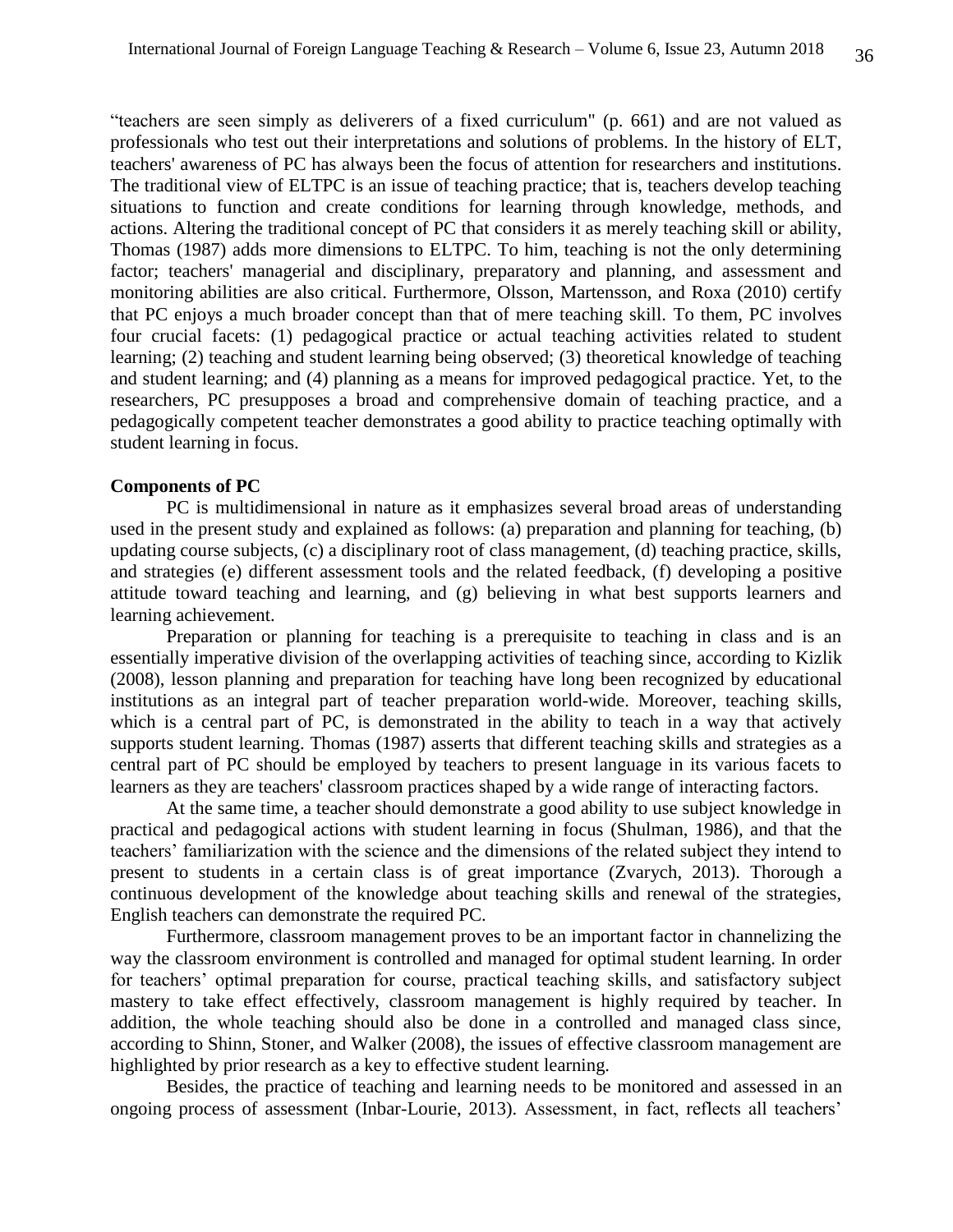demanding job of preparation for teaching the subjects in a manageably organized classroom in order to make sure if what has been done in a course is of a satisfactory outcome.

The components mentioned above are based on teachers' attitude about how they perceive their role and responsibility and the role and responsibility of their students (Apelgren & Giertz, 2010). The English language teaching profession and professional knowledge are developed through a scientific attitude toward the practice of teaching that allows the attitude to take a central role in an interaction with the overall pedagogical knowledge. Moreover, teachers need to own the belief that represents the way they see the English language, the stand they take against it, the belief they carry out according to the importance of language skills and sub-skills, and most importantly, their belief in the instructional objectives designated for the course. Xu (2012) states that teachers' deep-rooted beliefs about language learning would infuse into their classroom performances more than a particular methodology, and that teachers' beliefs and attitude unconsciously drive teachers to adopt different teaching-learning methods.

Therefore, as Erdem and Koc (2016) note, the development of PC of the English language teachers should be geared to aimed and continuous activities developed and designed in order to update, develop, and increase teachers' knowledge, skills, and attitudes in managerial, personal, educational, and subject field of teachers so that improvement in student learning can be fulfilled.

Conducting a mixed method of research approach on ELTPC with the inclusion of all possibly related components, the researchers intend to make an instrument of ELTPC by developing a scale through a researcher-made questionnaire analyzed via EFA. Then, based on the developed instrument, the researchers intend to investigate the degree of teachers' awareness of PC, and the impact their awareness will have on the learner's learning enhancement. Accordingly, the main research question is:

Q. Is there any statistically significant difference between high school English language teachers' awareness of PC and their learners' learning achievement?

### **Literature Review**

In the literature, teaching quality and students' learning achievement have been mostly attributed to teachers' awareness. A study conducted by Strauss and Sawyer (1986) revealed that teachers' awareness and the quality of teachers had a major impact on student learning. Similarly, Wright and Bolitho (1993) noted that teachers' awareness might have a significant positive impact on preparing lessons, evaluating and adapting materials, interpreting and designing syllabuses, and also assessing learner's performance. Ellis (1997) believes that awareness-raising practices are needed to develop teacher's conscious understanding of the principles of the L2 teaching and the practical techniques that can be used in different kinds of lessons. Andrews (2007), however, believes that teachers' language awareness has no potential to exert a powerful effect upon teaching effectiveness, at least as far as L2 teachers are concerned. Andrew found that there were inadequacies in the knowledge of grammar and general understandings of language of prospective and practicing language teachers. Based on Andrews' study conducted with 82 trainers, more than 50% of the trainers had inadequate levels of grammatical awareness.

In addition, teachers' pedagogical awareness is directly related to teachers' in-classroom decision-making, classroom management, teaching methods, and assessment techniques as important elements of PC. According to OECD (2012), conditions such as students' behavior, the nature of the instructional task, and the classroom and school environment, along with teachers' characteristics and cognitive processes can impact the pedagogical decisions made by teachers. Thus, quality teaching hinges on the quality of the pedagogical awareness held by teachers.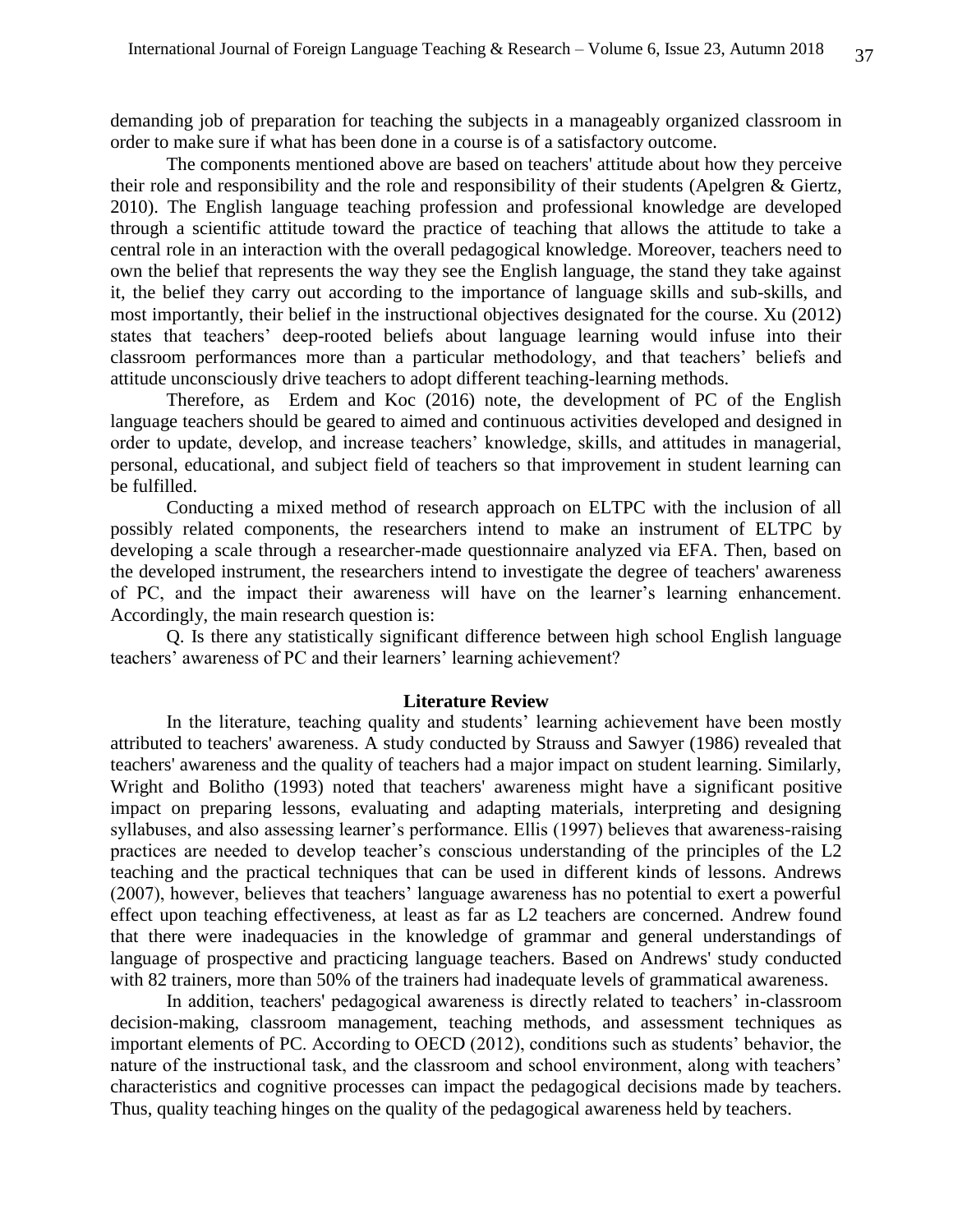Similarly, teachers' awareness is also directly related to teachers' practices, and their beliefs about teaching, what language is, and how it should be learned. Gebhard and Oprandy (1999) believe that awareness is related to discovering and rediscovering teaching beliefs that contribute to understanding classroom practices. Thus, awareness provides teachers with a better basis for figuring out the how and what of their teaching and also with the pertinent perceptions that play a main role in their thoughts. Accordingly, teacher belief used as a tool to tackle the problems with the questions of teaching and learning possesses (Kalaja, 2011), is a very important component of PC that is missing in previous studies.

There are also a few studies that have focused on pedagogical content knowledge or on the relationship between content knowledge and student learning. For example, studies done by Hill, Rowan, and Ball (2005) and Voss, Kunter, and Baumert (2011) indicate that teachers' better content knowledge results in higher student achievement and that higher general pedagogical/psychological knowledge leads to a higher quality of instruction, higher cognitive activation, better instructional pacing, and better student-teacher relationships. In yet another study, Allen and Swearingen (2002) found that mediated instruction resulted in progress from one stage of pedagogical awareness to another and is important for both in-service teachers and pre-service teachers.

The researchers believe that the concept of PC is so broad and comprehensive that it requires a multilateral dimension in the context of the broader curriculum and longer-term instructional plans. Therefore, the views on the development of PC should not focus on limited competences. According to Tsui, Lopez-Real, and Edwards (as cited in Yuan, 2015), teachers' endeavor to develop competence and skills to achieve full participation and engagement in different forms of practice, and negotiation of meaning with other members is valued by the teaching community.

It is also believed that PC includes awareness of alternative instructional methods. It requires that instructors actively think about their own practices in the classroom, be aware of the possible strategies for engagement, and actively choose the methods that best fit their goals. Accordingly, an improved awareness of the PC and an understanding of what teachers are doing while working are needed. Lindahl (as cited in Larsson, 2009) believes that teachers gradually become aware of their actions with regard to desirable or undesirable students' learning achievements. This suggests that increasing awareness of being reflective both regarding themselves as professionals and in relation to the students is necessary. Sheridan and Williams (2007) also mention the importance of reflective ability as an integral element of teachers' awareness while teaching high quality and using a variety of ways to enhance student learning at the same time. According to Larsson (2009), teachers' awareness about their doing and thinking make them take further steps in their professional development.

#### **Method**

To answer the research question stated above, the following procedures were utilized:

#### **Participants**

The sample population include high school English teachers chosen through the probability sampling method (Stage cluster sampling). It was taken from the province of Guilan divided into four clusters of North, South, East, and West. From each cluster, 8 towns were selected as a sample (32 towns, 41.5 %), as a stratified sample of the study. From each town, four high schools were randomly selected from different parts of the towns. In each high school, two or three English teachers were randomly selected deepening on the number of teachers practicing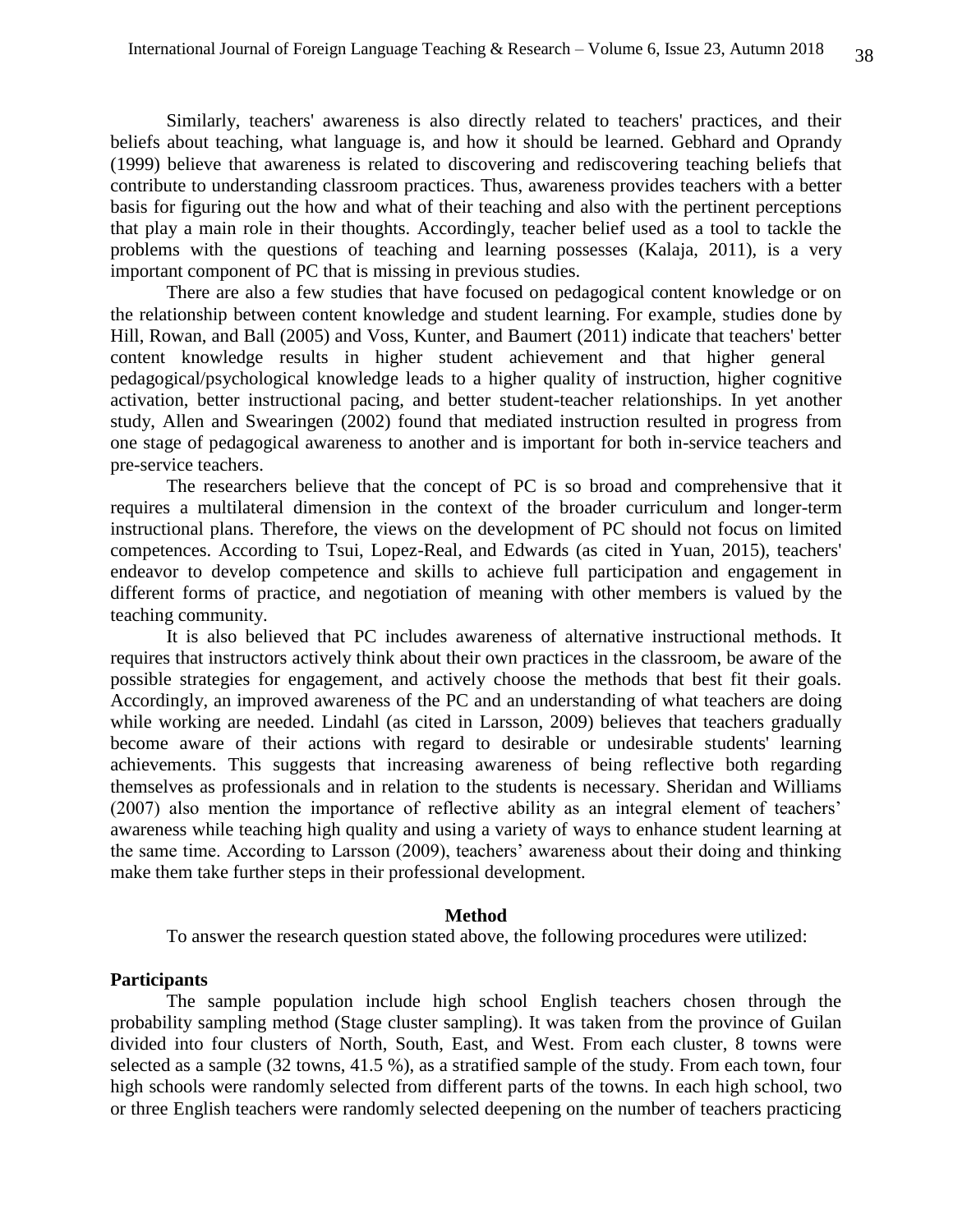teaching English in the school. The final population of the research consisted of 365 in both boys and girls schools located in the province. The teachers were of both genders with an average of 14.5 years of teaching experience and an average age of 38.5, with different university degrees from B.A. to Ph.D. in ELT.

#### **Instrument and Procedure**

In the first phase of the study, to develop the ELTPC instrument, a questionnaire of seven components in a five-point Likert scale was used through a comprehensive investigation and analysis of the extant literature.

The type of question, language used, wording, and the order of items were checked based on the criteria of relevance, clarity, simplicity, and ambiguity. The iterative revisions of the instrument based on the seven experts' opinion produced a 60-item questionnaire. The ethics of questionnaire development and the related confidentiality were fully respected. The questionnaire was, then, piloted on 65 high school English teachers to estimate its reliability coefficient through Cronbach's alpha that showed a reasonable reliability index of 0.88.

Having piloted the questionnaire, the researcher administered it to high school English teachers. Forty-five teachers, however, failed to complete the questionnaire correctly, leaving 320 teachers with over 87% of the total population. The internal consistency of the questionnaire items was calculated through Cronbach's alpha to evaluate how each item could contribute to the variance of the instrument. The alpha value was 0.834, indicating that the instrument was internally reliable. Finally, an Exploratory Factor Analysis (EFA) was run to determine the constructs or domains within the questionnaire and to select items or scales to be included in the measure for the purpose of data reduction.

#### **Sampling Size and Adequacy**

As the 60-item questionnaire was administered to 320 participants, the analysis was 320/60= 5.3 respondents for each variable, which conformed to the sampling size criterion (Kass & Tinsley, 1979). Nevertheless, Kaiser-Meyer-Olkin (KMO) sampling adequacy and the Bartlett's Test of Sphericity (BTS) were calculated, as well. The KMO sampling adequacy test statistic for all 60 variables was 0.838, which was large enough for further analysis and higher than the threshold value of 0.5. The BTS statistic was 4134.770, well over 0.05. The results supported that the variables had satisfactory characteristics to conduct the factor analysis.

#### **Factor Extraction**

Carrying out an EFA required the researchers to follow the extraction principles which determined the number of factors to be retained for the seven constructs based on eight processes of gaining correlation matrix, communalities, total variance explained, scree plot, component matrix, rotated component matrix, and components transformation matrix.

In the initial extraction stage, the researchers selected principal component analysis. Correlation matrix was used by default, and the researchers had the option of customizing the Kaiser's eigenvalue cut-off criterion of 1.0. Unrotated factor solution and scree plot were selected to aid the interpretation. The Unrotated pattern matrix was also used to compare the factors before and after rotation. Varimax with Kaiser Normalization was utilized for factor Rotation. The cut-off point for a statistically meaningful rotated factor loading was set, and the variables with factor loadings of lower than .50 were eliminated. The rotation for the constructs of preparation, management, teaching, assessment, subject mastery, attitude, and teacher belief was converged in 10, 9, 7, 4, 7, 7, and 5 iterations, respectively.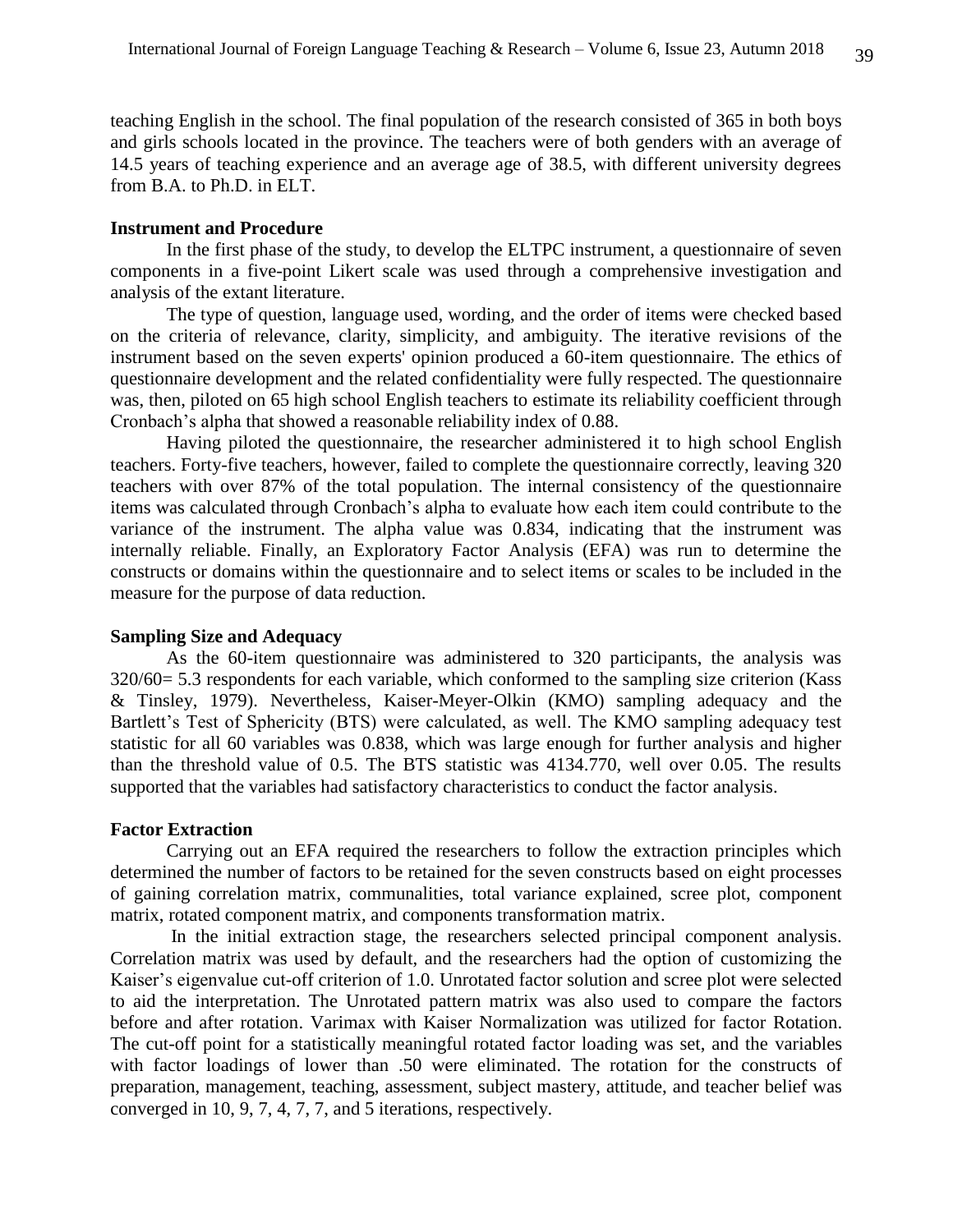Based on the results gained via the process of EFA, it was found that the total number of variables supporting the seven constructs of the questionnaire were reduced to 53 from the initial 60 variables. One variable was reduced from the constructs of 'preparation', 'management', 'teaching', 'assessment', and 'attitude'; however, no variable was reduced from the subject mastery construct, but two variables were reduced from the 'belief' construct. The final version of the psychometrically developed measurement instrument that could measure the multidimensional aspects of the high school ELTPC consisted of 53 items in seven dimensions, which was neither short nor long (see Appendix).

### **Results**

Following the development of ELTPC instrument, in the second phase of the study, an experiment was conducted to measure the effect of the English language teachers' awareness of PC on student learning achievement. First, to figure out the degree of teachers' pedagogical awareness and unawareness, 44 out of 72high school English teachers who were practicing teaching at the third grade were randomly selected. The age of the teachers ranged between 25 and 45. They were of both genders (20 female and 16 male teachers), and all teachers were MA holders in TEFL. Then, based on the score gained from the teachers' responses to the questionnaire and according to Contrasting Groups Method of cut score and standard setting (Livingston & Zieky, as cited in Pitoniak & Cizek, 2016), teachers with a minimum of 216 responses and those with a maximum of 271 responses were divided into two groups of unaware teachers and aware teachers, respectively.

Since this dichotomous category was established based on test scores, it was advisable, according to Best and Khan (2006) to compare those at the top with those at the bottom, and omit those near the middle of the distribution from analysis because they obscure the differences that may exist. This process helped researcher achieve a sharper contrast between the two groups. Therefore, 4 teachers from the either side (8 in total) in the middle of the distribution were omitted, and the data reached from 36 teachers were left for the further analysis. Regarding the selection of the students, a total number of 224 high school students of the third grade (both genders) with an average score of 'A' (17-20) were randomly selected from the teachers' classes.

To make sure that there was no pre-existing difference between the student participants regarding their general English proficiency and that the participants were homogeneous in their general English, a pretest was administered to the students. The test that was a Kunkour (university entrance examination) test, covered 3 lessons of the students' high school English book taught at the third grade. The pretest acted as a homogeneity test, as well. After the mean and the SD were calculated, the students with the score of 1 SD above and below the mean  $($  1SD from the mean) were selected as the participants of the study. Thus, a total number of 160 students, 80 in each class, were finally selected for the experiment.

|                | <b>Lable 1.</b> Orbit bluistics of bludents Trelest beores in AT and OT Orbit S |        |             |                       |                        |  |  |  |  |  |
|----------------|---------------------------------------------------------------------------------|--------|-------------|-----------------------|------------------------|--|--|--|--|--|
|                | <b>Groups</b>                                                                   |        | <b>Mean</b> | <b>Std. Deviation</b> | <b>Std. Error Mean</b> |  |  |  |  |  |
| <b>Pretest</b> | ATs                                                                             | 80     | 12.5909     | 1.59341               | .33972                 |  |  |  |  |  |
|                | UTs                                                                             | $80\,$ | 12.5652     | 1.34252               | .27994                 |  |  |  |  |  |

**Table 1.** *Group Statistics of Students' Pretest Scores in AT and UT Groups*

\*ATs refers to students in aware teachers' group and UTs refers to students in unaware teachers' group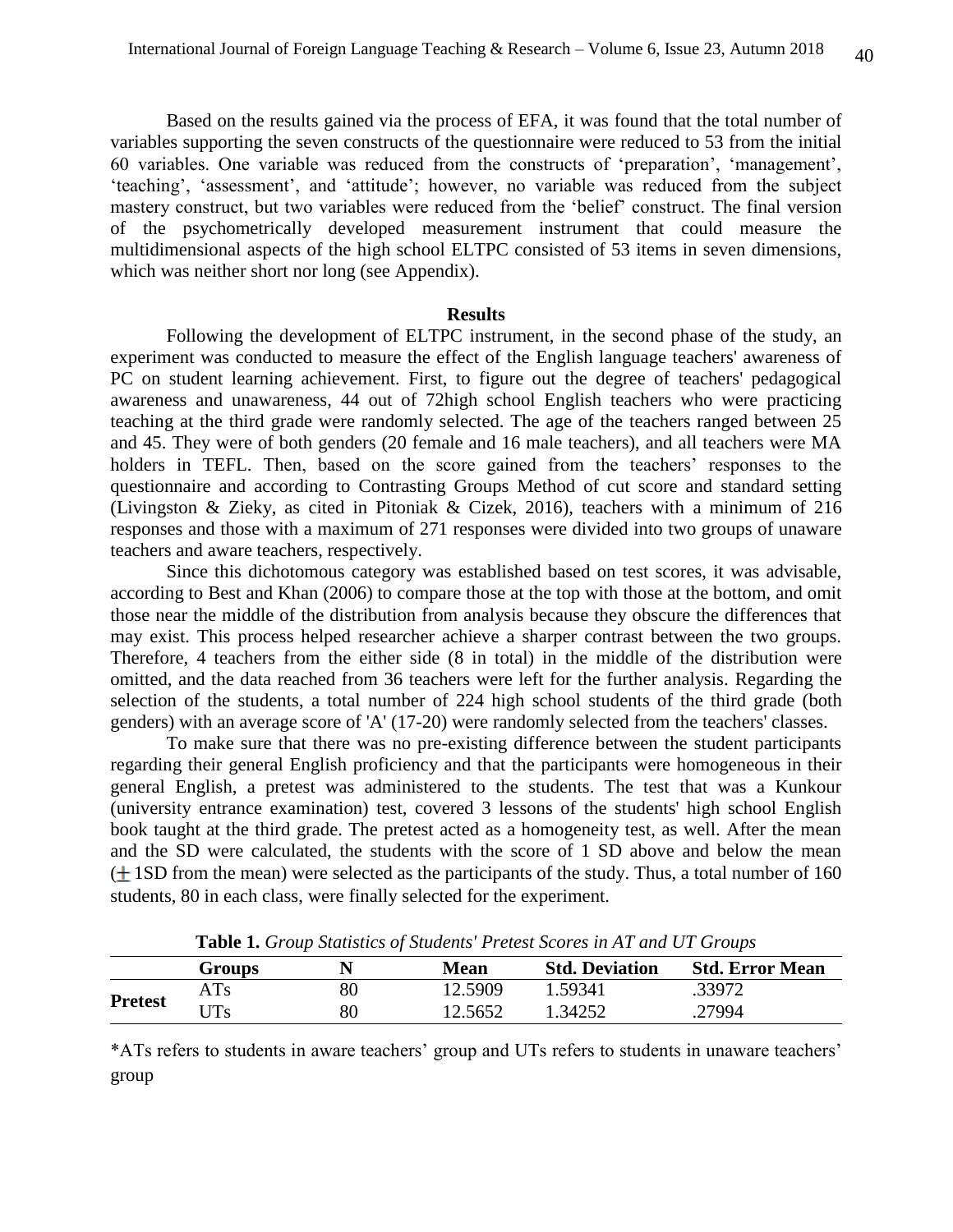The means of two groups proved to be the same and standard deviations differed slightly. The small number of SD compared to the mean showed that the groups were homogeneous. Furthermore, to make sure of the students' homogeneity and that there was no statistically significant difference between the groups at the start of the instruction, an Independent Samples *t*test was run.

| of Variances |                                          |      | Levene's Test for Equality t-test for Equality of Means |              |        |                       |               |                        |                         |                                |
|--------------|------------------------------------------|------|---------------------------------------------------------|--------------|--------|-----------------------|---------------|------------------------|-------------------------|--------------------------------|
|              |                                          | F    | Sig.                                                    | $\mathbf{t}$ | df     | Sig. $(2-$<br>tailed) | Mean<br>Diff. | Std.<br>Error<br>Diff. | 95% Confidence<br>Lower | Interval of the Diff.<br>Upper |
| pretest      | Equal<br>variance<br>S<br>assumed        | .926 | .341                                                    | .059         | 43     | .954                  | .02569        | .43850                 | $-.85863$               | .91001                         |
|              | Equal<br>variance<br>S<br>not<br>assumed |      |                                                         | .058         | 41.109 | .954                  | .02567        | .44019                 | $-.86323$               | .91461                         |

**Table 2.** *The Independent Sample t-Test of Pre-test in AT and UT Groups*

The two-tailed sig of the test above is '0.95' which is much higher than assumed *p* value which is '0.05'. Therefore, it can be inferred that there was no significant difference between the groups at the start of the study by referring to mean difference that is '0.02'. The students received the aware and unaware teachers' instruction that covered the 3 lessons of the students' third grade high school English book. After a two-month instruction, a posttest was administered to the students a week after the last lesson. To determine if there was a significant improvement from the pretest to the posttest and to see whether there existed a significant difference between the two groups, an Independent Samples *t*-test was run on the post-test scores of the students.

The statistical analyses of the students' posttest scores were also run to compare and contrast the overall achievement of participants in the two groups and to check whether the teachers' awareness of PC was effective.

|  |  |  | Table 3. Group Statistics of Students' Posttest Scores in AT and UT Groups |  |  |  |  |  |
|--|--|--|----------------------------------------------------------------------------|--|--|--|--|--|
|--|--|--|----------------------------------------------------------------------------|--|--|--|--|--|

|           | <b>Groups</b> |        | <b>Mean</b> | <b>Std. Deviation</b> | <b>Std. Error Mean</b> |
|-----------|---------------|--------|-------------|-----------------------|------------------------|
|           | ATs           | 80     | 14.8758     | 1.68954               | .32935                 |
| Post-test | JTs           | $80\,$ | 3.4225      | 1.43951               | .28192                 |

The mean score obtained from aware teacher (AT) group is higher than that of unaware teacher (UT) group; the mean score of AT is almost 15 whereas the mean score of UT is approximately 13.5. The difference in mean score is believed to be significant.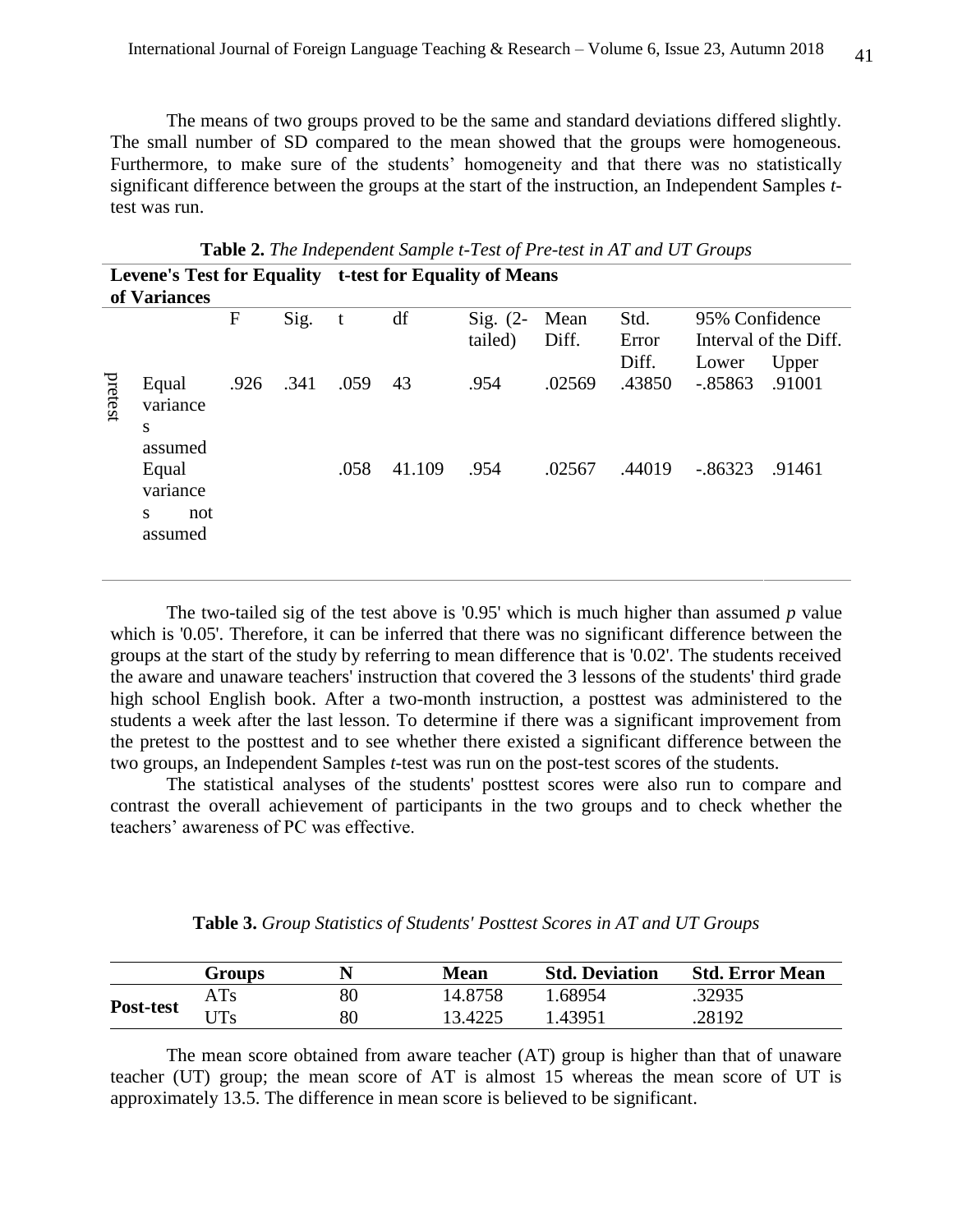

**Figure 1.** *Achievement posttest of AT and UT groups*

As shown in the figure above, there exists a significant difference between the performances of teachers in aware and unaware groups, which suggests that the AT group has done significantly better. It needs to be mentioned that the data obtained from the posttest was normally distributed and means and the standard deviation were appropriate measures of tendency.



**Figure 2.** *The normal distribution of scores*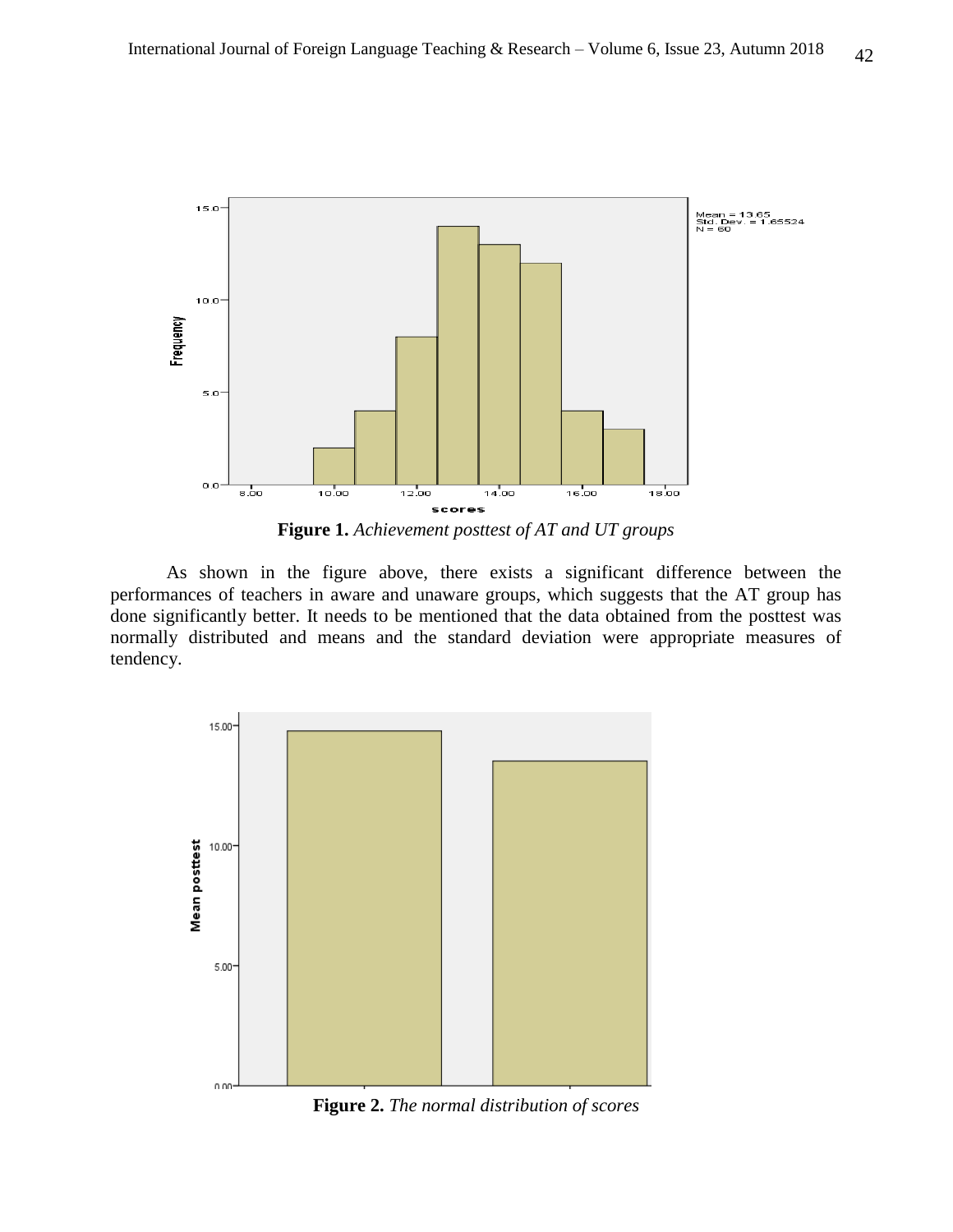| <b>Test</b><br>for t-test for Equality of Means<br>Levene's |                                                     |              |           |       |       |                       |               |                        |                   |                          |
|-------------------------------------------------------------|-----------------------------------------------------|--------------|-----------|-------|-------|-----------------------|---------------|------------------------|-------------------|--------------------------|
| <b>Equality of Variances</b>                                |                                                     |              |           |       |       |                       |               |                        |                   |                          |
|                                                             |                                                     | $\mathbf{F}$ | Sig.      | t     | df    | Sig. $(2-$<br>tailed) | Mean<br>Diff. | Std.<br>Error<br>Diff. | Interval<br>Diff. | 95% Confidence<br>of the |
| posttest                                                    | Equal<br>variance<br>S                              |              | .115 .737 | 2.537 | 43    | .015                  | 1.2509<br>9   | .49318                 | Lower<br>.25640   | Upper<br>2.2455<br>8     |
|                                                             | assumed<br>Equal<br>variance<br>S<br>not<br>assumed |              |           | 2.532 | 42.38 | .015                  | 1.2509<br>9   | .49402                 | .25427            | 2.2477<br>$\overline{0}$ |

|--|

As shown in the table, the amount of two-tailed sig, 0.015, is significantly less than the predetermined amount of *p* value, 0.05. It shows that there is a significant difference between the groups. Since the amount of *t*, 2.5, is higher than the critical value, it can be concluded that the group, which received instruction from pedagogically aware teachers, outperformed the group instructed by the pedagogically unaware teachers.

Based on the result of the student experiment, there existed a difference between teachers' awareness of PC and the improvement of language ability in learners. The difference between the performance of students from the pre- to the posttest who had received instruction from the aware and unaware teachers of PC was a valuable finding. It indicated that teachers' awareness of PC played an important role in applying what they thought was appropriate in their teaching of the students. Thus, being aware or the factor of awareness, regardless of what they did in class, was a determining factor that affected teachers' teaching and resulted in fostering students' learning achievement.

### **Student Survey**

The experiment provided the present study with a very valuable report. However, the student evaluation of teaching practice would produce more accurate measures of teacher effectiveness if the experiment were combined with another assessment tool like a survey. In this way, as done in the present study, a structured survey was conducted with 30 students (18 male and 12 female). They were selected from both pedagogically aware and unaware teacher groups. Twenty close-ended items were adapted from the ELTPC instrument for the survey purpose. The survey questions were easily worded semantically and syntactically for the students' ease of understanding. However, they were rendered into Persian for students to avoid any misunderstanding and ambiguity. The students were covertly divided into two groups based on the teachers' categorizations of aware and unaware teachers.

Confidentiality was achieved by making the students sure that no teacher would see their responses to questions, and the result would only be used for the research purpose. All students reported answering the questions truthfully and that their relationship with their teacher did not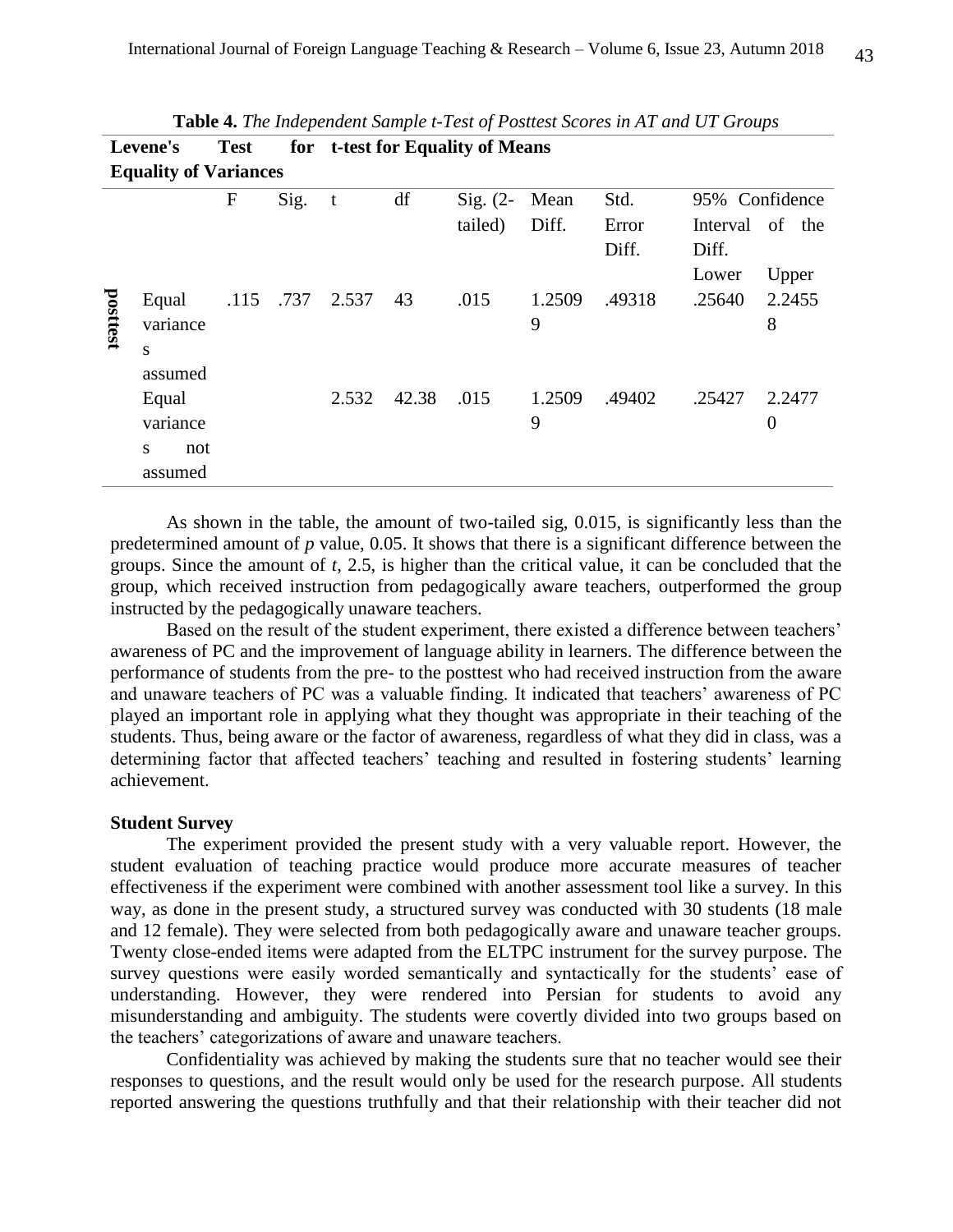affect their response. The data gathered on the students' assertions of their teachers' in-class performance were first collected by means of tape recording and then transcribed for further analysis. Next, the students' answers to survey questions were categorized as 'yes', 'not sure', and 'no' that were codified as 2, 1, and 0, respectively, where applying and not applying the components of PC were indicated by 'yes' and 'no' code, and the students' doubt on the application of the components was codified as 'not sure' code (1).

Both first-level and second-level analysis were utilized for analyzing the survey results. In the first-level analysis, a description of the data- for example, how many individuals responded to each response alternative -was focused on. In the second-level analysis, the data were first analyzed (one question at a time), and the mean was obtained with the description of the data for questions.

|                                              |     | <b>Students in AT</b> |                  | <b>Students in UT</b> |                  |                |              |
|----------------------------------------------|-----|-----------------------|------------------|-----------------------|------------------|----------------|--------------|
| <b>Questions</b>                             | Yes | <b>Not</b>            | N <sub>0</sub>   | Yes                   | <b>Not</b>       | No(0)          | <b>Total</b> |
|                                              | (2) | sure                  | (0)              | (2)                   | sure             |                |              |
|                                              |     | (1)                   |                  |                       | (1)              |                |              |
| 1. Making the class interesting?             | 10  | $\mathbf{1}$          | $\overline{4}$   | 8                     | $\mathbf{2}$     | 5              | 30           |
| 2. Going back over each lesson?              | 8   | 3                     | $\overline{4}$   | $\tau$                | $\overline{2}$   | 6              | 30           |
| 3. Giving homework to do at home?            | 15  | $\overline{0}$        | $\boldsymbol{0}$ | 15                    | $\overline{0}$   | $\overline{0}$ | 30           |
| 4. Making you feel good when you do          | 7   | $\overline{4}$        | $\overline{4}$   | 5                     | $\overline{4}$   | 6              | 30           |
| good work?                                   |     |                       |                  |                       |                  |                |              |
| 5. Helping you with your problems in         | 8   | 1                     | 6                | 5                     | 3                | $\tau$         | 30           |
| learning English?                            |     |                       |                  |                       |                  |                |              |
| 6. Explaining lessons in a way that is       | 7   | $\overline{2}$        | 6                | 7                     | $\mathbf{1}$     | $\overline{7}$ | 30           |
| easy to understand?                          |     |                       |                  |                       |                  |                |              |
| 7. Using a variety of classroom activities   | 7   | 3                     | 5                | 8                     | 3                | $\overline{4}$ | 30           |
| and resources?                               |     |                       |                  |                       |                  |                |              |
| 8. Being well prepared for class?            | 6   | $\overline{4}$        | 5                | 5                     | $\overline{4}$   | 6              | 30           |
| Encouraging<br>students<br>raise<br>9.<br>to | 9   | $\overline{2}$        | $\overline{4}$   | 5                     | 3                | 7              | 30           |
| questions?                                   |     |                       |                  |                       |                  |                |              |
| 10. Paying attention to all students         | 8   | $\overline{2}$        | 5                | $\overline{7}$        | $\overline{4}$   | $\overline{4}$ | 30           |
| equally?                                     |     |                       |                  |                       |                  |                |              |
| 11. Maintaining discipline?                  | 8   | $\overline{4}$        | 3                | 12                    | $\mathbf{1}$     | $\mathbf{2}$   | 30           |
| 12. Asking questions to see if you           | 8   | $\overline{2}$        | 5                | 5                     | 3                | $\overline{7}$ | 30           |
| understand?                                  |     |                       |                  |                       |                  |                |              |
| 13. Beginning lessons by explaining what     | 10  | $\mathbf{1}$          | 4                | 8                     | $\overline{2}$   | 5              | 30           |
| and why you are going to do?                 |     |                       |                  |                       |                  |                |              |
| 14. Monitoring our work, to see if you       | 8   | 3                     | 4                | 8                     | $\overline{2}$   | 5              | 30           |
| understand the lesson?                       |     |                       |                  |                       |                  |                |              |
| 15. Being very knowledgeable about the       | 9   | 3                     | 3                | 9                     | $\overline{2}$   | $\overline{4}$ | 30           |
| subject matter?                              |     |                       |                  |                       |                  |                |              |
| 16. Giving tests and quizzes?                | 12  | $\boldsymbol{0}$      | 3                | 12                    | $\boldsymbol{0}$ | 3              | 30           |
| 17. Encouraging cooperation.                 | 10  | $\mathbf{1}$          | $\overline{4}$   | $8\,$                 | $\mathbf{2}$     | 5              | 30           |
| 18. Believing passing university entrance    | 8   | 5                     | $\overline{2}$   | 9                     | $\overline{4}$   | $\overline{2}$ | 30           |
| exam is the goal of learning English?        |     |                       |                  |                       |                  |                |              |
| 19. Believing being able to communicate      | 8   | $\overline{4}$        | 3                | $\overline{7}$        | $\overline{2}$   | 6              | 30           |

**Table 5.** *Students' Answers to Survey Questions in AT and UT Group*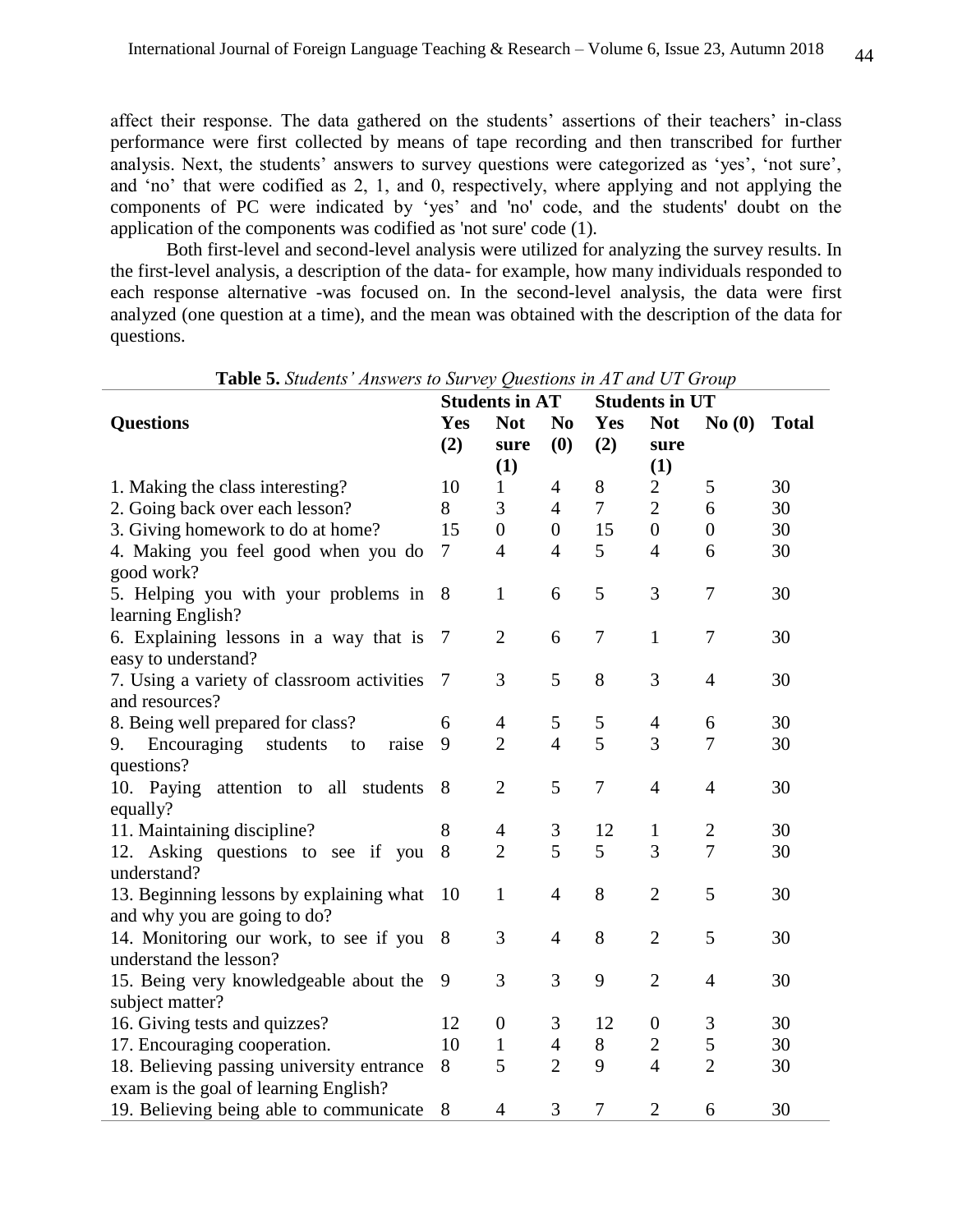| is the goal?                               |    |    |     |     |    |     |
|--------------------------------------------|----|----|-----|-----|----|-----|
| 20. Testing only the materials covered? 13 |    |    |     |     |    | 30  |
| Total                                      | 45 | 76 | 160 | -46 | 94 | 300 |

The data collected from the survey as shown in Table 5 represented almost considerable differences among the students' assertions of their teachers' in-class performance in two AT and UT groups. As Table 5 shows, the difference between 'yes' code (2) in two groups is 19, collectively, 179 ( $\bar{x}$  = 11.93) for AT and 160 ( $\bar{x}$  = 10.66) for UT, which is perceptible to show a statistically significant difference. This difference is somehow the same in 'no' code (0) with 18 differences. It means that students in AT and UT groups reported 25.33%  $(\bar{x} = 5.06)$  and 31.33%  $(\bar{x} = 6.25)$  of the components of PC not implemented by teachers. With regard to 'not sure' code (1), both groups had approximately the same percentage of 15% and 15.33%, respectively.

Comparing the number of responses given to the 'yes' code (2), the researchers found that questions 3, 6, 14, 15, and 16 received equal responses. That is, both groups had the same idea of their aware and unaware teachers. However, the big differences in the responses lay in question 9 with 4 differences and questions 4 and 12 with 3 differences for each. It indicated that teachers in UT group showed a difference of 4 with AT teachers revealing that "*they maintained discipline in the classroom*" to a higher extent.

The questions 1, 4, 10, 17, and 20 were given two more responses by AT group compared to UT group's responses. However, questions 7, 18, and 19 were given one more response by UT group compared to AT students' responses meaning that teachers in UT group showed a difference of one compared to AT group in "*using a variety of classroom activities and resources*", and "*believing that passing university entrance exam is the goal of learning English in high schools*".

Regarding the 'no' code (0), the survey revealed that the questions 16, 18, and 20 received equal values of 3, 2, and 2, respectively; the questions 7, 10, and 11 received one less 'no' code in UT group than that of AT group. However, the other 12 questions received fewer 'no' code in AT group compared to the same codes in UT group. Questions 2, 4, and 12 were utilized less in UT group but were paid more attention to in AT group. Question 3 received 100 % of the students' response of 'yes' code in both groups, and question 20 received 86% of the responses in AT group and 73% in UT group. However, questions 8 in AT and 4 and 5 in UT received the least percentage of 40% and 33%, respectively.

#### **Discussion**

The results showed that students in AT group reported a more positive aspect of the implementation of PC components in their classrooms. The result of the survey was in line with the result of the experiment revealing that pedagogically aware teachers outperformed the pedagogically unaware teachers, and pedagogical awareness fostered the students' learning mastery of their English language. It also proved that the awareness of the PC was an important factor leading to the utilization of PC in the action setting of the classrooms. However, the key point worth mentioning is that although the results were in favor of AT group in terms of implementing PC and students' learning achievement, they were not very much different from the results achieved by UT group. Moreover, the AT group's implementation of PC, although aware of it, was not high by itself.

Although, based on the survey results, the AT group was reported to exhibit better performance than that of the UT group, the AT group was not reported as highly practicing the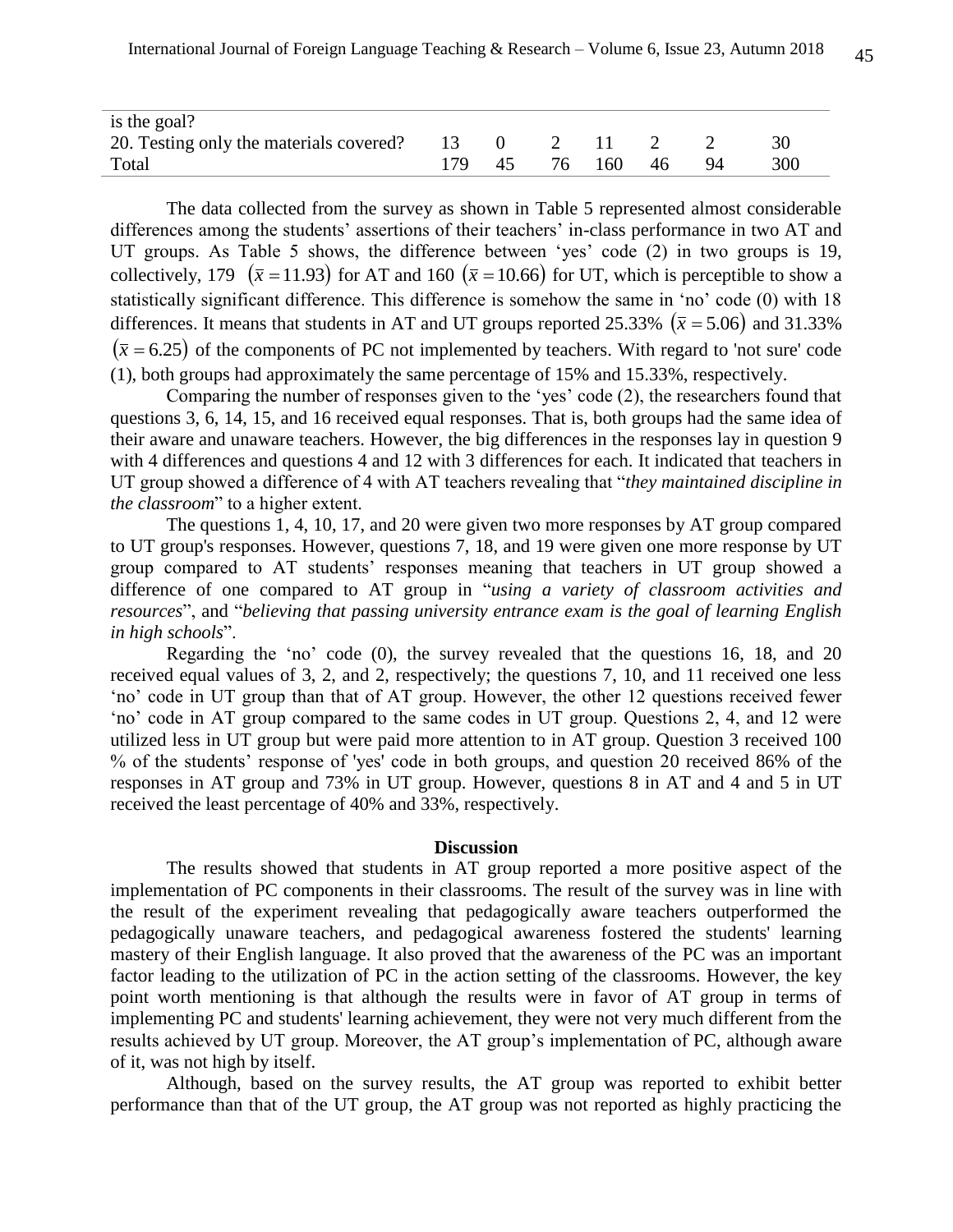PC components. The survey analysis revealed that no one teacher in the AT group achieved 100% implementation of any component of PC; they hardly reached over 65% of implementation. It showed that the components of PC were not implemented at a satisfactory level by pedagogically aware teachers. The highest rate of implementation was between 53 % and 66.6 %. Moreover, they did not implement 40 % of some components. This implies that pedagogically aware teachers could not practically show their awareness in their teaching practice, and that there was a low match between what the teachers' claimed to act and what they really acted in classrooms.

This issue might be due to the existence of a mismatch between what the teachers perceive of PC and the degree to which their perception of PC would be practically operationalized in the context of classrooms. That is, the aware teachers, for instance, may be convinced of the importance of, say, lesson plan, assessment, importance of subject mastery, updating knowledge, and so on. They may not act upon them, however, for quite a lot of reasons such as not owning the required knowledge of preparing a lesson plan, assessment principles, not having time to update their knowledge via reading journal articles and attending conferences, not being in mood of any change in their instruction due to being unmotivated as a result of their financial problems, students' poor learning condition, etc.

Regarding the financial and economic problems being mostly objected to by Iranian teachers, which influence the quality of any job, including teaching, Kazeem (as cited in Kamoh, Ughili, & Abada, 2013) and Elmore (2002) believe that the payment of salaries, allowances, and economic rewards are important and are the key factors that shape teacher attitudes toward their work. Teachers tend to remain contented and reasonably motivated as long as adequate salaries are paid on time.

The finding certifies Kumaravadivelu's (2012) argument that the post-method teacher needs to be aware of all aspects of teaching practice. Studies conducted by Strauss and Sawyer (1986) and Wright and Bolitho (1993) also confirmed the findings of present study. The authors asserted that teachers' awareness may bring up a significantly positive effect on preparing their lessons, evaluating and adapting the course materials, interpreting and designing the course syllabi, and assessing their learner's performance.

In addition, Parrott (2015) also asserts that teachers' awareness of PC leads them to select materials which will aid their learners' understanding and use of the language they are teaching, identifying instances of the language which illustrate the aspects teachers want learners to focus on in the lesson. According to Crawford (as cited in Evagroru & Dillion, 2011), teachers' knowledge and awareness of pedagogical strategies influence how they structure their lessons and how they respond to student's queries. In addition, improving teachers' pedagogical content knowledge, which has been receiving increasing attention in recent years, helps them in deepening their understanding of the content and improving their instruction (Banilower et al., cited in Kaya, Kablan, Akaydin, & Demir, 2015).

The finding that teachers' awareness is critical to students' learning achievement is, however, in contrast with Andrews' (2007) report that the teacher language awareness does not levy the potential and powerful effect upon teaching effectiveness, as far as L2 teachers are concerned.

With regard to the overall goal of the research pertinent to the student evaluation of teacher's performance, the present research is in line with the research conducted by Chapman and Sammons (2013) who reported that student feedback, as part of teaching evaluations, have often been developed in schools as part of a wider school self-evaluation program as a means of achieving school improvement. Furthermore, a study done by Coe, Aloisi, Higgins, and Major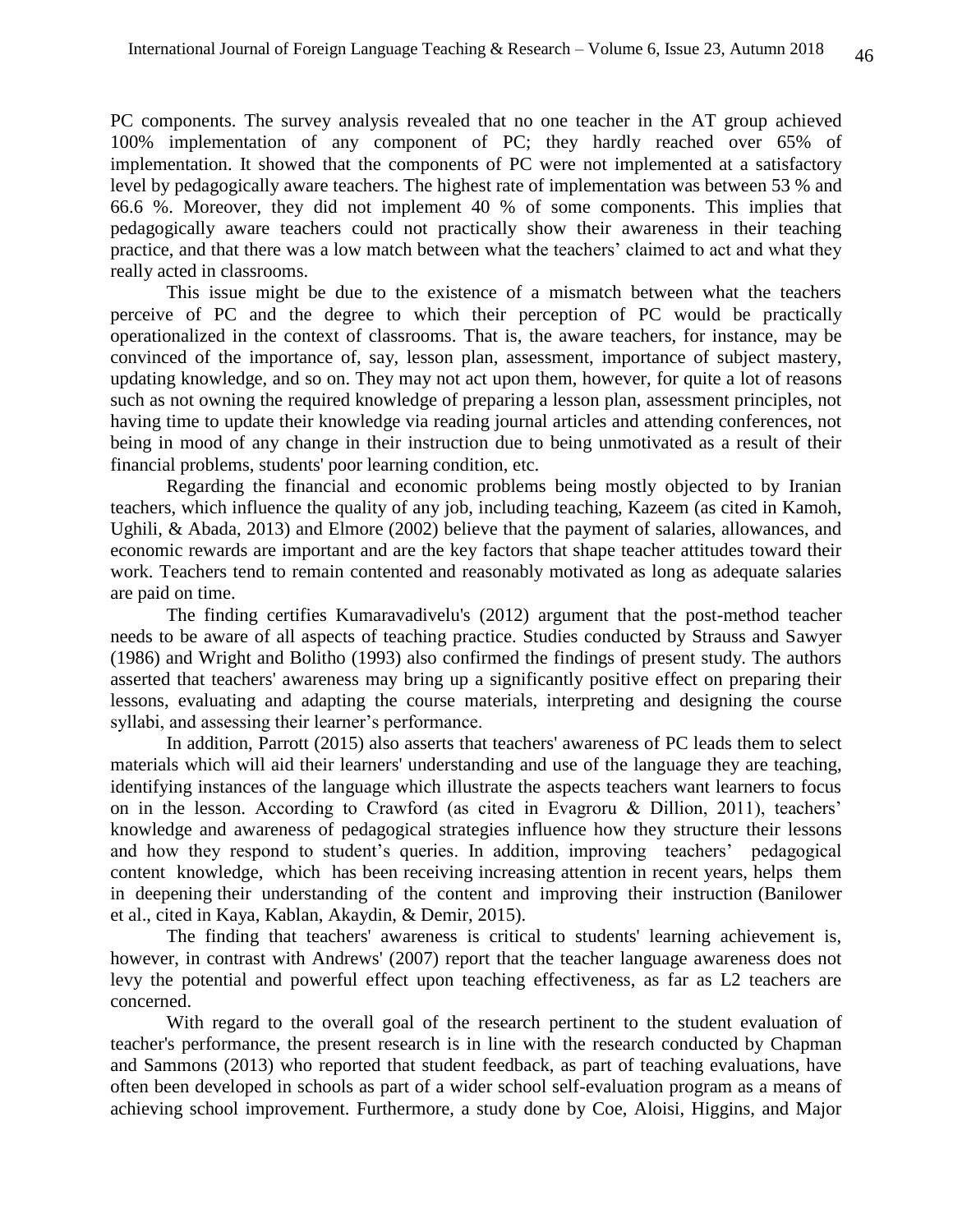(2016) revealed that student ratings is one of the approaches that demonstrate moderate validity in signaling effectiveness. Student evaluation is a reliable and valid approach that contributes to teachers' formative assessment.

# **Conclusion**

The difference in the performance of students in two groups of the aware and unaware teachers of PC produced valuable data. It indicated that teachers' awareness of PC played an important role in students'' learning achievements. Thus, being aware of PC was influential in raising students' learning achievement.

However, being aware of the PC does not lead to the employment of the elements of the competence wholly, and the operationalization of the PC may be a failure. The students' survey on their teachers' performance in terms of their implementation of PC provided the present research with a very valuable report. In such a case, one may not find a perceptible difference between the performance of the aware and unaware teachers in terms of students' achievement in the classrooms according to the instructional objectives decreed by school administration.

In this regard, the education administration and the English language committees should stress the need for developing pedagogical awareness as an integral part of PC to ensure the quality of education that will end up with learners' achievement. Teacher education programs should be designed to link theoretical concepts with practical, real-world teaching settings. To narrow or bridge the gap observed between theory and practice, the implementation of PC in teacher education needs to be promoted. More to it, in designing curriculum for teacher training, courses related to school curriculum, classroom management, planning of teaching, and instructional techniques need to be prioritized.

#### **References**

Allen, D. D., & Swearingen, R. A. (2002). Development of pedagogical knowledge related to teaching at-risk students: How do in-service teachers and pre-service teachers compare? *Reading Horizons*, *43*(1), 50-60.

Andrews, S. (2007). *Language teacher awareness.* Cambridge, UK: Cambridge University Press.

Apelgren, K., & Giertz, B. (2010). Pedagogical competence: A key to pedagogical development and quality in higher education. In A. Ryegard, K. Apelgreen, & T. Olsson (Eds.), *A Swedish perspective on pedagogical competence* (pp. 25-40). Stockholm: Uppsala University.

Best, J. W., & Khan, J. V. (2006). *Research in education* (2nd ed.). Boston: Allyn & Bacon.

Chapman, C., & Sammons, P. (2013). *School self-evaluation for school improvement: What works and why?* London: Oxford University Press.

Coe, R., Aloisi, C., Higgins, S., & Major, L. E. (2016*). What makes great teaching*? *Review of the underpinning research.* Durham: Durham University.

Ellis, R. (1997). Activities and procedures for teacher preparation. In J. C. Richards & D. Nunan (Eds.), *Second language teacher education* (pp. 26-36). Cambridge, UK: Cambridge University Press.

Elmore, R. F. (2002). Local school district and instructional improvement. In W. D. Hawley, (Ed.), *The keys to effective schools-educational reform as continuous improvement*  (pp.111-121). Thousand Oaks: Corwin Press, London: Sage Publications.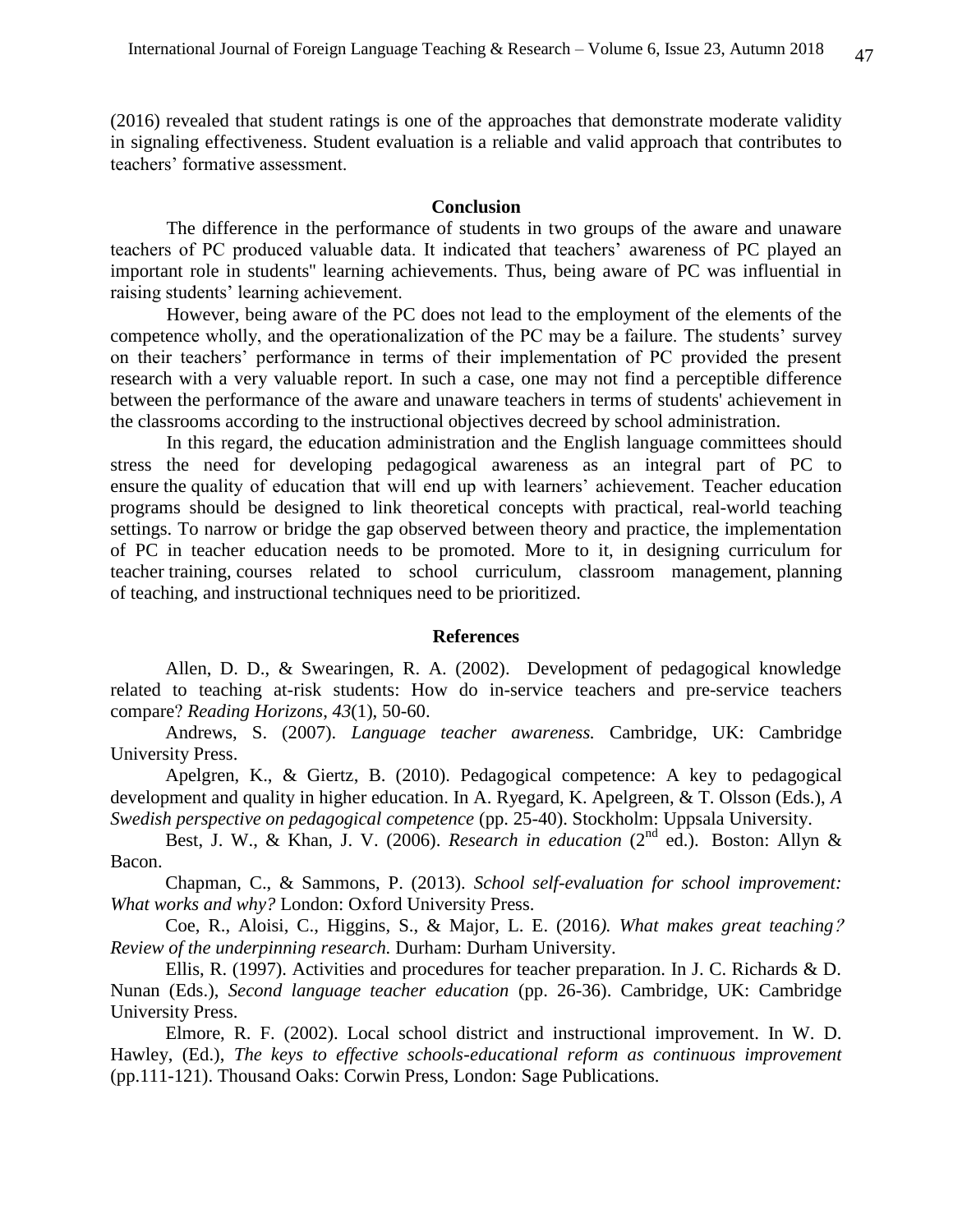Erdem, A., & Koç, E. S. (2016). Classroom teachers' professional development activities within the scope of life-long learning in Turkey. *International Journal of Human Sciences*, *13*(1), 1503-1513. doi:10.14687/ijhs.v13i1.3698

Evagroru, M., & Dillion, J. (2011). Argumentation in the teaching of science. In D. Corrigan, J. Dillion, & R. Gunstone (Eds.), *[The professional knowledge base of science teaching](https://books.google.com/books?id=CC29GJPZWgIC&pg=PA200&lpg=PA200&dq=Crawford+(2007),+teachers%E2%80%99+knowledge&source=bl&ots=NM8XtkmZjq&sig=-j3pmE62Uoh3Hho_AF3xqbZquZc&hl=en&sa=X&ved=0ahUKEwivp7bhl8jUAhWFCpoKHQfnBHM4ChDoAQgmMAA)* (pp.189-204). London: Springer.

Gebhard, J., & Oprandy, R. (1999). Exploring our teaching. In J. Gebhard & R. Oprandy (Eds.), *Language teaching awareness. A guide to exploring beliefs and practices* (pp. 3-19). Cambridge, UK: Cambridge University Press.

Hill, H. C., Rowan, B., & Ball, D. L. (2005). Effects of teachers' mathematical knowledge for teaching on student achievement. *American Educational Research Journal, 42*(2), 371-406.

Inbar-Lourie, O. (2013). Language assessment literacy. *Language Testing, 30*(3), 301- 415. [doi:10.1002/9781405198431.wbeal0605](http://dx.doi.org/10.1002/9781405198431.wbeal0605)

Johnstone, R. (2006). Language teacher education. In A. Davies & C. Elder (Eds.), *The handbook of applied linguistics* (pp. 649-671). Oxford: Blackwell Publishing Ltd.

Kaya, S., Kablan, Z., Akaydin, B. B., & Demir D. (2015). Teachers' awareness and perceived effectiveness of instructional activities in relation to the allocation of time in the classroom. In J. Holbrook (Ed.), *Science education international (pp.347-360). Istanbul:*  International Council of Associations for Science Education (ICASE).

Kizlik, B. (2008). *Pedagogy and practice: Teaching and learning in secondary schools*. Retrieved from [http://nationalstrategies.standards.dcsf.gov.uk/node/?](http://nationalstrategies.standards.dcsf.gov.uk/node/)

Kumaravadivelu, B. (2012). *Language teacher education for a global society: A modular model for knowing, analyzing, recognizing, doing and seeing.*New York: Routledge.

Kalaja, p. (2011). Introduction to beliefs about SLA revisited. *System, 39*, 281-289. [doi:10.1016/j.system.2011.07.001](http://dx.doi.org/10.1016/j.system.2011.07.001)

Kass, R. A., & Tinsley, H. E. (1979). Factor analysis. *Journal of Leisure Research, 11*, 120-138.

Kamoh, N. M., Ughili, L. S., & Abada, A. A. (2013). Enhancing the teacher profession: Key to revamping the education sector in Nigeria. *Academic Research International, 4*(1), 129- 131.

Li, M. (2002). Roles, expectations, and pedagogical awareness: Cultural influences in Chinese university classrooms. *The Open Polytechnic in New Zealand, Working Paper*. Retrieved from [https://www.researchgate.net/publication/234724332](https://www.researchgate.net/publication/234724332_)

Larsson, J. (2009). Discerning competence within a teaching profession. Unpublished MA thesis, EMEC; European Master in Early Childhood Education and Care.

OECD. (2012). *Teachers' pedagogical knowledge and the teaching profession*. Paris: OECD Publishing.

Olsson, T., Martensson, K., & Roxa, T. (2010). Pedagogical competence: A development perspective from Lund University. In A. Ryegard, K. Apelgreen, & T. Olsson (Eds.), *A Swedish perspective on pedagogical competence* (pp.121-132). Stockholm: Uppsala University.

Parrott, M. (2015). Language awareness: Research, planning, teaching and beyond. In R. Wilson & M. Poulter (Eds.), *Assessing language teachers' professional skills and knowledge* (pp. 199-228). Cambridge: Cambridge University Press.

Pitoniak, M. J., & Cizek, G. J. (2016). Standard setting. In C. Wells & M. Faulkner-Bond (Eds.), *Educational measurement: From foundations to future* (pp. 38-62). New York: The Guilford Press.